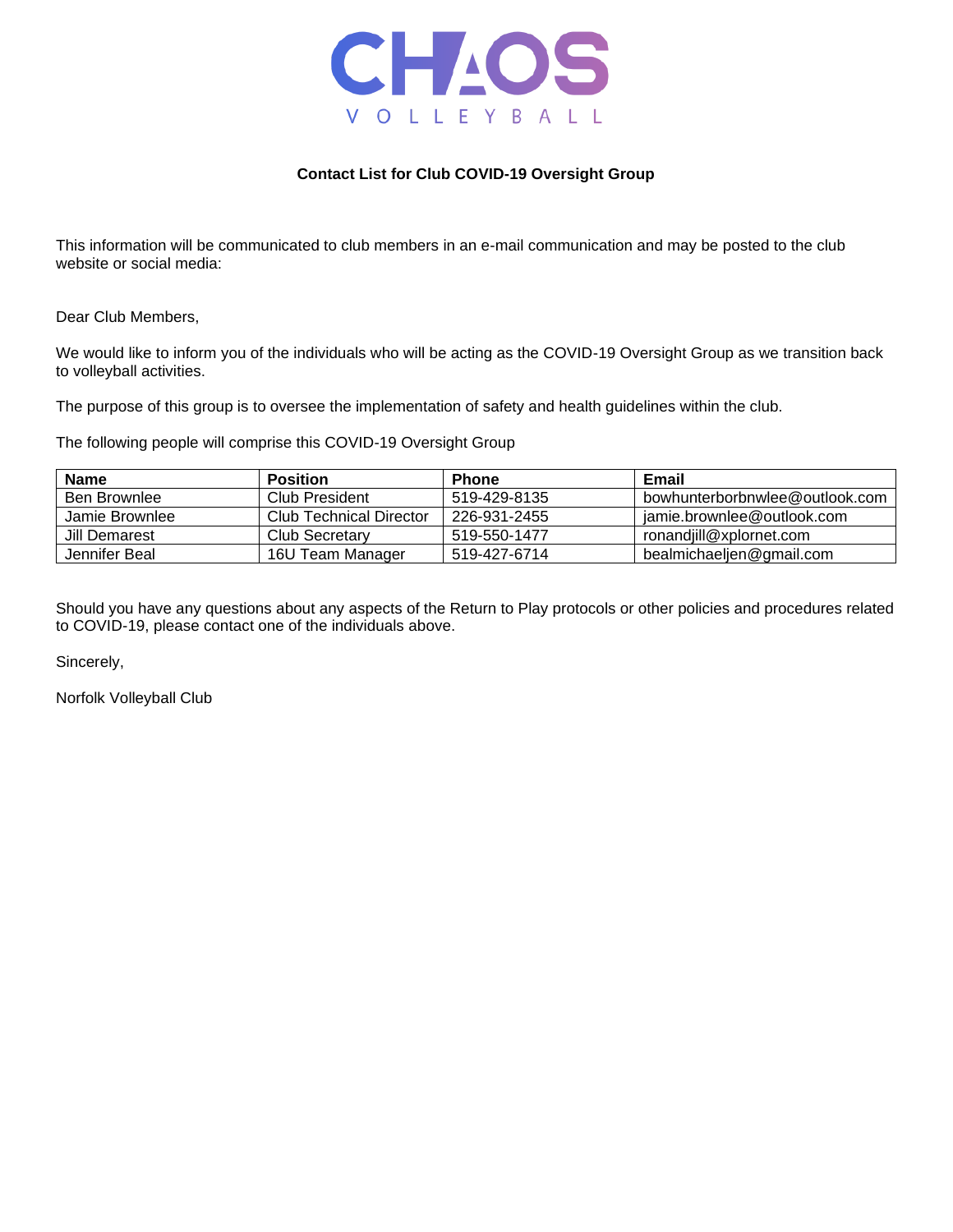

# **Norfolk Volleyball Club COVID-19 Protocols**

# **Completion of Ontario Volleyball COVID-19 Waiver**

All individuals participating in Norfolk Volleyball Club activities (practices, training, social events, competition, camps etc.) must complete the Ontario Volleyball Acknowledgment, Release, Indemnity and Assumption of Risk regarding COVID-19 ("COVID-19 Waiver"). Failure to do so means that individual must not participate in any club activities.

Any individual participating in Norfolk Volleyball Club activities is required to complete a COVID-19 Waiver, or have a signed COVID-19 Waiver on-file with Ontario Volleyball, including athletes, coaches, staff, board members, volunteers, officials.

# **Screening of All Participants**

All participants must complete the COVID 19 screening questionnaire prior to going to the facility for volleyball. All participants will be screened upon arrival by club volunteers.

A list of all participants and volunteers and the current contact information is maintained for every session of volleyball. No participant will be permitted to attend volleyball if they do not pass the screening.

# **Additional Preventative Safety Measures**

Participants are required to sanitize their hands upon arrival and at least every 30 minutes during their session. Participants and coaches must wear masks.

No deliberate physical contact is permitted between participants.

Participants are required to place their water bottles and belongings at least 6 feet apart and are not permitted to congregate during water breaks.

Groups will be cohorted as per the current size restrictions in our zone.

Start times between groups will be staggered to prevent contact between groups.

Equipment will be disinfected between groups.

# **An individual becomes unwell with symptoms of COVID-19**

- If an individual becomes unwell with symptoms of COVID-19, or if someone is aware of an individual that becomes unwell with symptoms of COVID-19, that individual must immediately stop participation in club activities.
- The individual will be isolated from all others in a well-ventilated area, or outside if possible.
- The individual shall be sent home and instructed to contact public health for information about self-isolation and testing.
- The facility will be informed in order to determine if any areas need to be closed off and/or require additional cleaning/disinfecting
- A member of the COVID-19 Oversight Group must be informed of the situation and should contact the individual or their parent/guardian to determine what steps are being taken regarding testing.

# **An individual is tested for COVID-19**

- Any individual that has been tested for COVID-19 must not participate in club activities while waiting for the results of the test.
- Norfolk Volleyball Club will consult the Haldimand Norfolk Health Unit and provide a Session Participation tracking sheets to identify potential exposure/close contacts.
- Any club members who were in close contact with the individual must not participate in club activities and must follow public health guidelines until the diagnosis of COVID-19 is ruled out by health professionals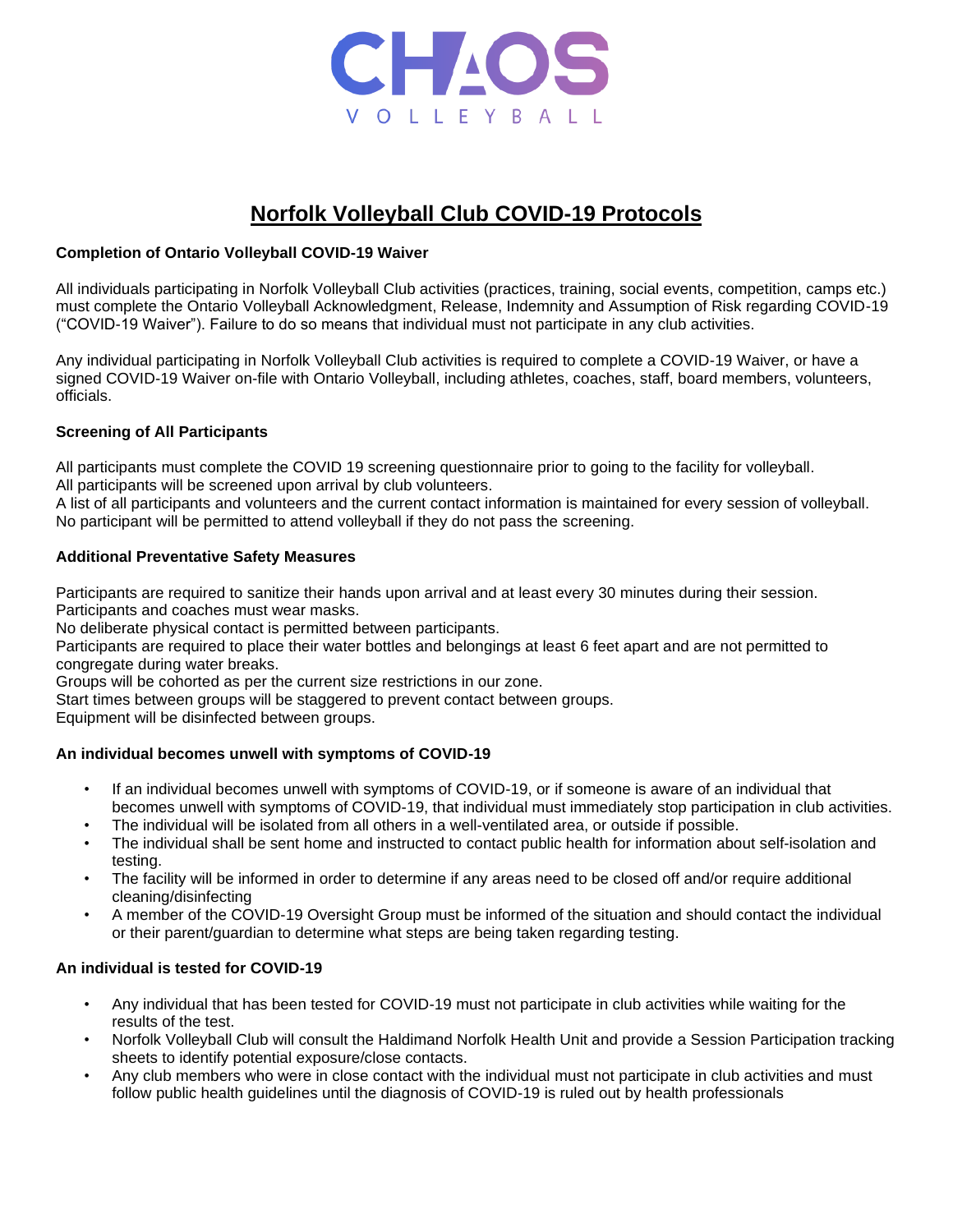

## **An individual tests positive for COVID-19**

- If an individual tests positive for COVID-19, they shall inform a member of the Norfolk Volleyball Club COVID-19 Oversight Group so that the COVID-19 response plan can be initiated.
- The COVID-19 Oversight Group will work where requested with the facility and public health officials to assist in contact tracing. The Session Participation tracking sheets may be used to assist public health officials in informing other club members who may have been in close contact with the individual
- Any club members who were in close contact with the individual shall not participate in club activities for 14 days and should follow public health guidelines regarding self-isolation and testing
- Norfolk Volleyball Club will also inform all club members of a positive COVID-19 result within the club setting they have been exposed or potentially exposed to.
- Norfolk Volleyball Club will inform and work with the facility in the case of a positive COVID-19 result and determine if any additional cleaning/disinfecting should be performed as per the facility's guidelines
- The club will inform Ontario Volleyball of a positive COVID-19 diagnosis by emailing [clubsupportservices@ontariovolleyball.org](mailto:clubsupportservices@ontariovolleyball.org)

### **Return to club activities following illness**

If no test was performed, or the COVID-19 test was negative, the individual may only return to club activities once they no longer have any symptoms of COVID-19.

### **Return to club activities following COVID-19**

• Following a positive COVID-19 test, an individual must follow all public health guidelines regarding return to activities.

### **Modification/restriction/postponing or canceling of club activities**

- Based on the evolving COVID-19 pandemic, Norfolk Volleyball Club is prepared to follow public health, municipal/provincial government and sport recommendations regarding modifying/restricting/postponing or canceling activities
- Norfolk Volleyball Club members will be informed as soon as possible of any modifications/restrictions or cancelations by email and through the club's Instagram Page. As in the previous season, refunds will be processed if applicable to the cancellation.
- Norfolk Volleyball Club will keep any modifications and restrictions in place until advised that it is safe to resume activities by public health, government or sport officials/administrators.

### **Public Health Guidelines**

Norfolk Volleyball Club members must follow all public health guidelines regarding COVID-19. These may include:

- Any club members who themselves have travelled outside of Canada, or has someone in their household who has travelled outside Canada must self-isolate and not participate in club activities for 14 days
- Any individual who has been exposed to someone with a confirmed case of COVID-19 must self-isolate and is not permitted to participate in club activities for 14 days
- Any individual with symptoms of COVID-19 is not permitted to take part in club activities
- Any individual who has someone in their household showing symptoms of COVID-19, is not permitted to participate in club activities